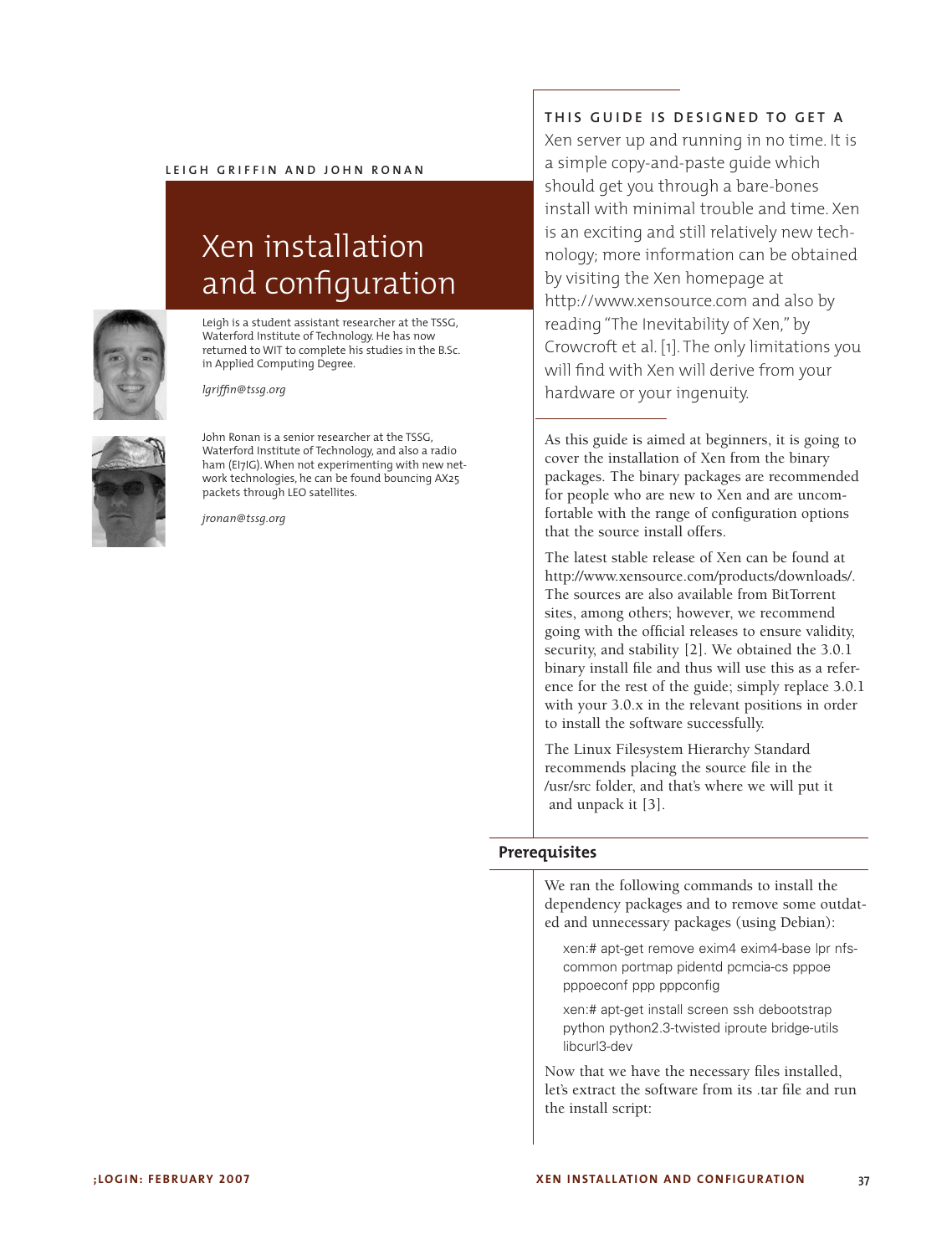xen:# /usr/src\$ cd xen-3.0.1-install xen:# /usr/src/xen-3.0.1-install\$ ./install.sh xen:# /usr/src/xen-3.0.1-install\$ mv /lib/tls /lib/tls.disabled

The last command is necessary to avoid the emulation slowdown problems with the glibc libraries that are installed by default [2].

You should now have the Xen software installed on your computer. To start the Xen services at boot time, the following commands need to be run:

xen:# update-rc.d xend defaults 20 21 xen:# update-rc.d xendomains defaults 21 20

The final additions to be made are to add the Xen kernel to the bootloader program (Grub). Scroll through the file until you find the line that reads:

### BEGIN AUTOMAGIC KERNELS LIST

Just above that is the place where we must make our addition to the file. Enter the following text:

title Xen 3.0 / XenLinux 2.6.12 kernel /boot/xen.gz dom0\_mem=64000 module /boot/vmlinuz-2.6.12-xen0 root=/dev/hda1 ro console=tty0

Note that it is important to make sure that your root is indeed /dev/hda1. If it is not, simply change the value after root= to match it. If you are unsure what your root name is, scroll further down the menu.lst file and you will see the default kernel and its root value.

Reboot the machine; at the boot prompt, Grub will now list Xen 3.0/ XenLinux 2.6.12 as the first kernel and boot it automatically. Everything should load normally and you will be given your standard login. If the machine does not boot, the following may fix the problem.

If the Xen machine executes a hard reboot as it is starting up, the problem rests with the amount of RAM in your machine. You will get no error message with this problem, and the last thing you will see is a line that says:

"Scrubbing free RAM. . . . . . . ."

Then the screen will go black and do a hard reboot. The solution is to remove the excess RAM (while still keeping the DIMMs balanced) and reboot the machine. Currently, the binary install can only cope with a maximum of 3583 MB of RAM. To use more RAM, a source install needs to be performed and PAE support must be built into the kernel; however, this topic lies outside the scope of this guide.

## **Creation of Domains**

Now that we have the Xen software installed, it is time to get to the creation of the virtual machines. First, we are going to create a storage area for our virtual machines:

xen:# mkdir /virtual && cd /virtual

Here we are going to create two directories in which to store and configure the images:

xen:/virtual# mkdir vm\_base xen:/virtual# mkdir images

We will create a default image and swap image from which our virtual machines will be derived. Execute the following commands: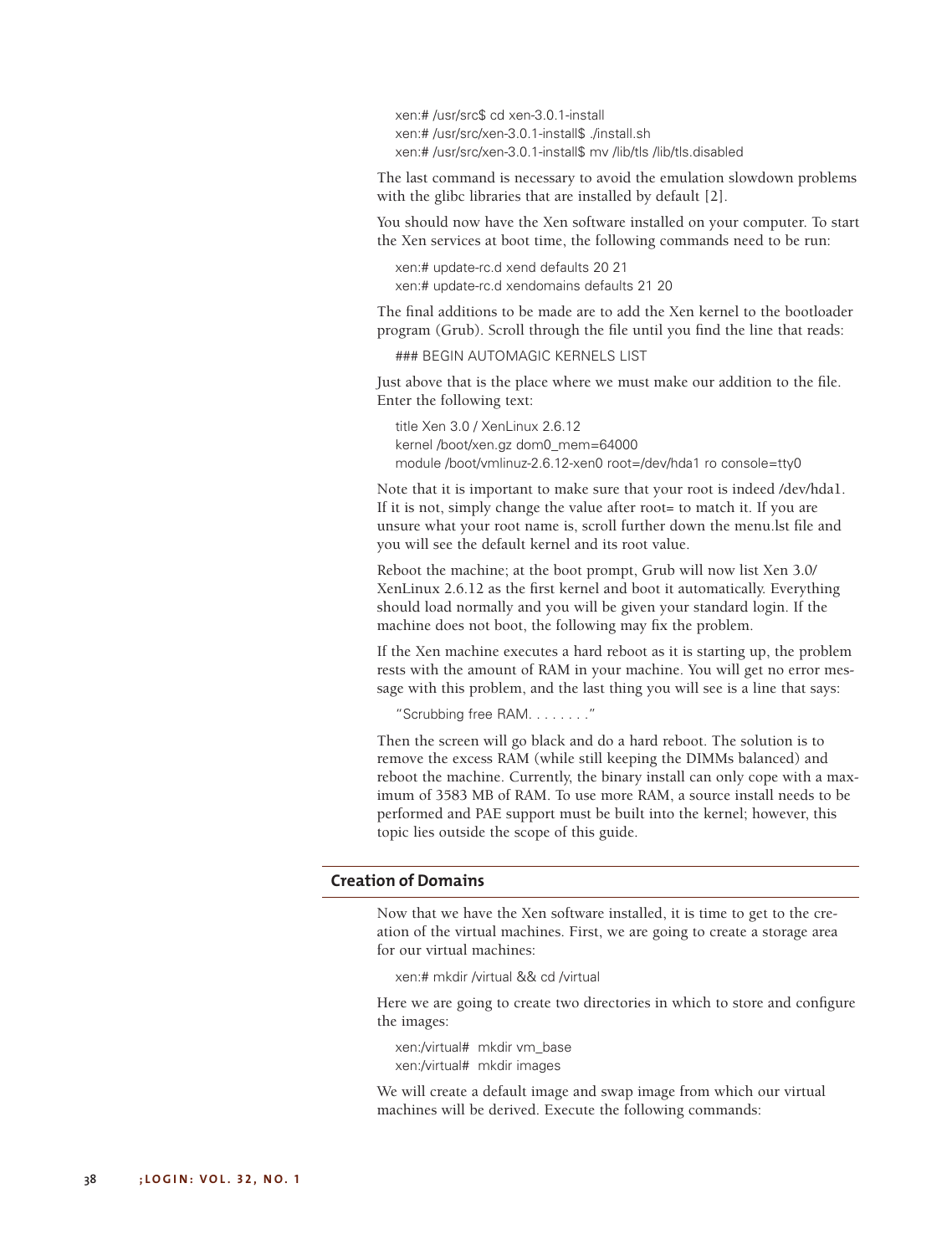xen:/virtual# dd if=/dev/zero of=/virtual/images/vm\_base.img bs=1024k count=xxxx xen:/virtual# dd if=/dev/zero of=/virtual/images/vm\_base-swap.img

bs=1024k count=xxx

Note that the value that count= specifies is the size the image will be in megabytes. Simply change it to a value that will suit your needs; only your machine capacity is the limit. (See p. 65 for sample file sizes.)

Now we need to format the base image to be ext3 so that it can serve as our journaling filesystem. We have chosen ext3 as it is faster than ext2 and has stronger guarantees for data integrity [4].

xen:/virtual# mkfs.ext3 /virtual/images/vm\_base.img

Answer yes to the question prompted regarding the warning about the block special device. Now we need to configure the swap file to be a swap area:

xen:/virtual# mkswap /virtual/images/vm\_base-swap.img

Next it's time to install the Debian base system to our newly created image. First, though, we need to mount our image:

xen:/virtual# mount -o loop /virtual/images/vm\_base.img /virtual/vm\_base

#### **Debootstrapping the Base Image**

We run the debootstrap command to download all the prerequisite packages, using the following command:

xen:/virtual# debootstrap —arch i386 sarge /virtual/vm\_base/ http://ftp2.de.debian.org/debian

Now change root and configure the images apt program to specify how we want to pull down our software and updates:

xen:/virtual# chroot /virtual/vm\_base xen:# apt-setup

During the standard apt setup, you will be asked some basic questions regarding your location and which mirror you wish to use to speed up the process. When this is done, edit the sources.list that comes with apt and change the word testing to stable wherever it appears in the file. Now update your software repository:

xen:# apt-get update

The next step in the installation process involves setting up the locales for your region:

xen:# apt-get install localeconf

Choose the locales to install depending on your country (e.g., en\_IE ISOxxxx for Ireland or en\_US ISOxxxx for the United States).

Next, configure the base system using base-config. A menu with various installation options will be presented to you. The important things to configure are:

- 1. Users and passwords. This is where you set the default user name, password, and root password. This is an important part as each image subsequently created from the base image will have these default passwords, which will need to be changed.
- 2. The time zone.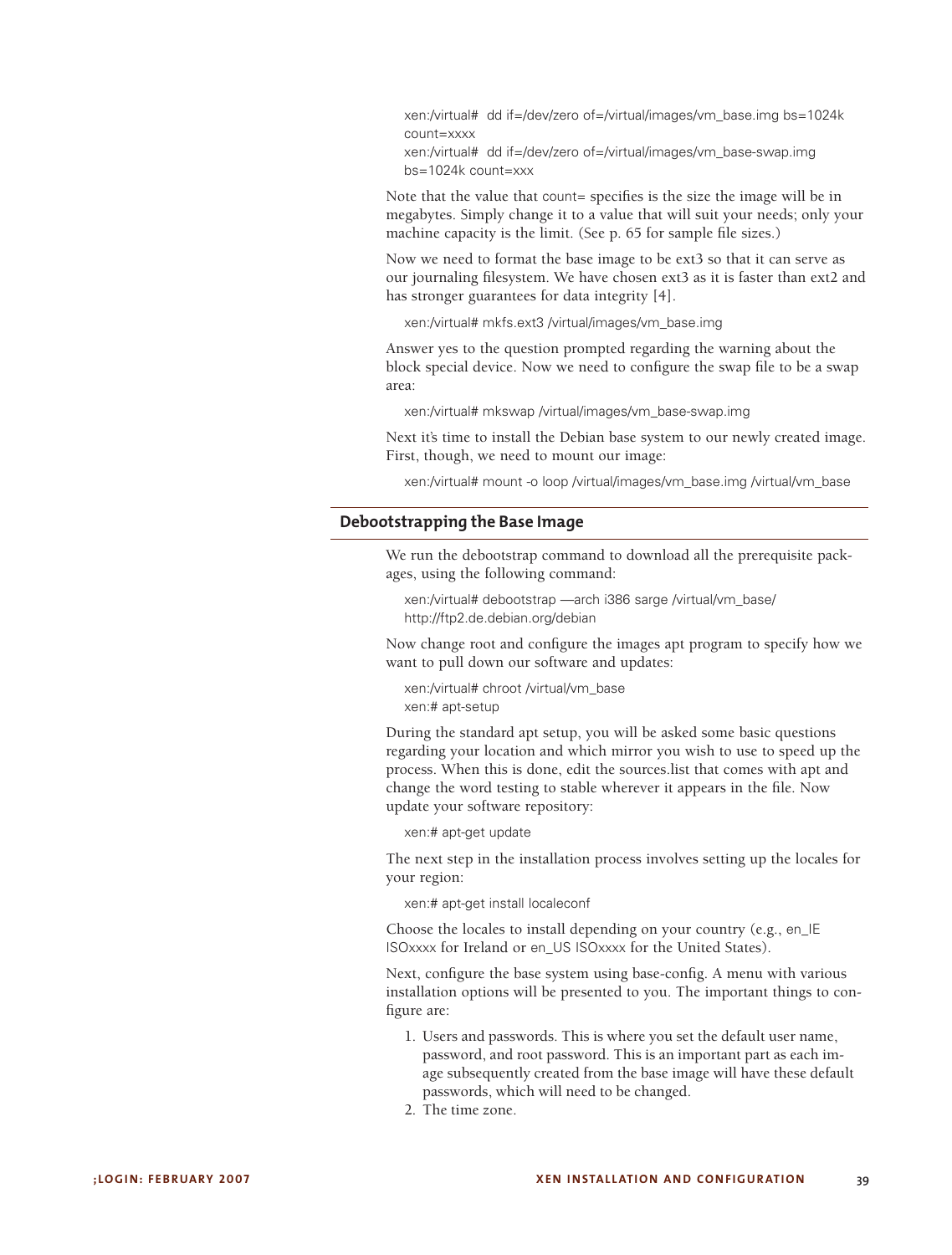3. Which software to install. When the program prompts for additional software to be installed we choose "none," as this is the base image, from which the other virtual machines will later be derived. Each derived machine can be customized when it is ready.

When you are satisfied with the system, simply hit return and you are finished configuring the base system.

There are some small configurations still to be completed. First, remove the hostname from the system. We remove the hostname because debootstrap copies this from the host machine to the newly created image so both will have the same hostname:

xen:# rm -f /etc/hostname

Now we need to create our networking interfaces by editing /etc/network/interfaces:

auto lo iface lo inet loopback address 127.0.0.1 netmask 255.0.0.0

Next we edit the fstab file; it must end up looking exactly like the following in order to represent the internal structure of the virtual image, its mountpoints, and its filesystem types:

/dev/hda1 / ext3 defaults 1 2 /dev/hda2 none swap sw 0 0 /dev/pts devpts gid=5,mode=620 0 0 none /dev/shm tmpfs defaults 0 0

These values will map to the configuration file values for the root and swap later on in the configuration of the virtual domains themselves.

Our last configuration option sees the creation of the hosts file:

127.0.0.1 localhost.localdomain localhost # The following lines are desirable for IPv6 capable hosts ::1 ip6-localhost ip6-loopback fe00::0 ip6-localnet ff00::0 ip6-mcastprefix ff02::1 ip6-allnodes ff02::2 ip6-allrouters ff02::3 ip6-allhosts

Now we leave the chroot environment with exit. All that is left is for us to copy the kernel modules to our virtual machine and unmount the image.

xen:/virtual/vm\_base# cp -dpR /lib/modules/2.6.12.6-xenU\ /virtual/vm\_base/lib/modules/ xen:/virtual/vm\_base# mv /virtual/vm\_base/lib/tls /virtual\ /vm\_base/lib/tls.disabled xen:/virtual/vm\_base# umount /virtual/vm\_base

The base image is now complete.

## **Creation of Virtual Domains**

Now that we have a base image to work off of, it is time to go and make some virtual machines. We will do this by copying the base image like so:

xen:/virtual/vm\_base# cp -pf /virtual/images/vm\_base.img\ /virtual/images/vm01.img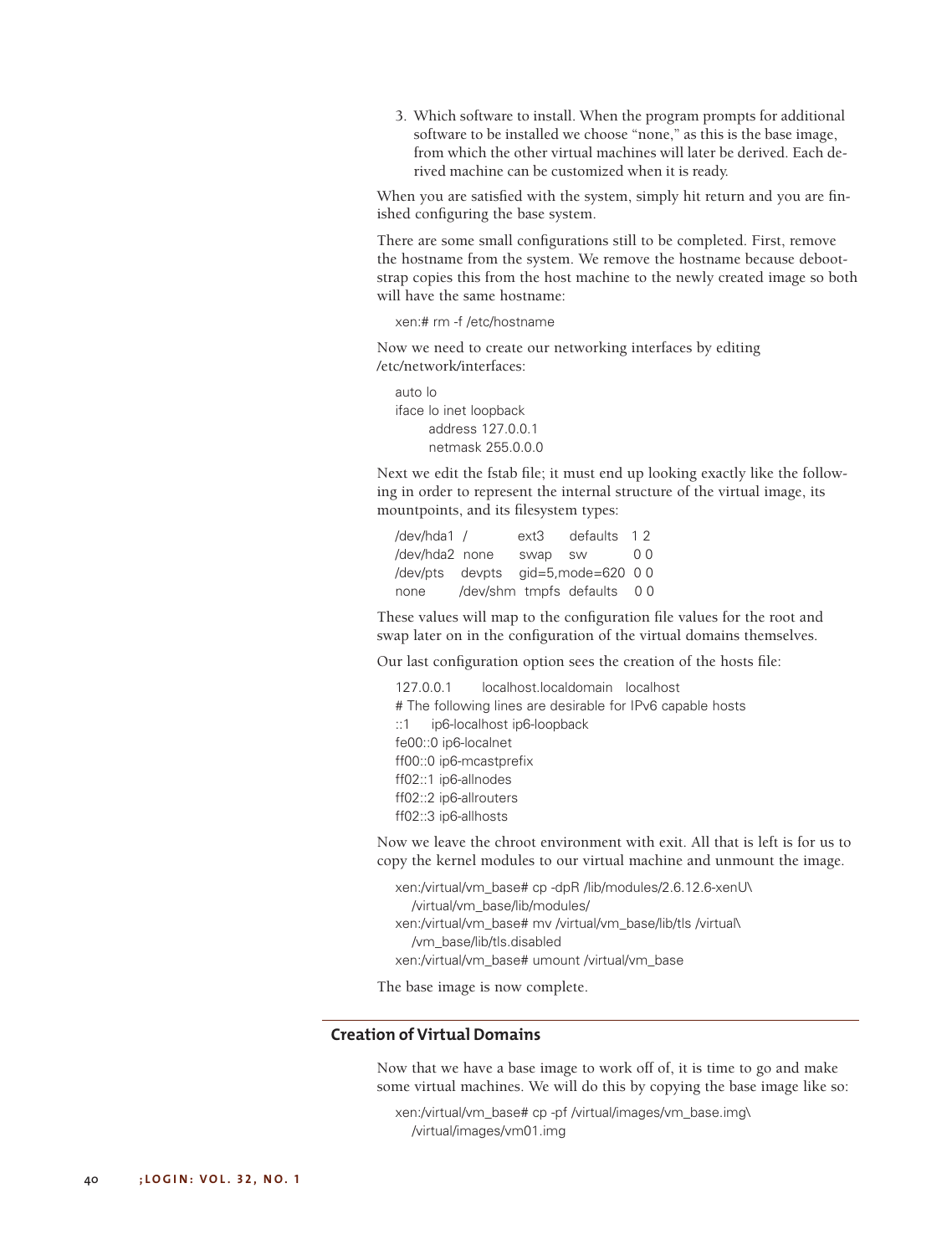xen:/virtual/vm\_base# cp -pf /virtual/images/vm\_base-swap.img\

/virtual/images/vm01-swap.img

Now we create a configuration file for this new domain. Xen is located in /etc/xen, so that is the place where we will leave the configuration files, because the Xen software automatically scans this directory for the matching file. We use /etc/xen/myfirstdomain.sxp as the name for our first domain.

Here is a copy of the domain that we created:

```
name="myfirstdomain"
kernel="/boot/vmlinuz-2.6.12.6-xenU"
root="/dev/hda1"
memory=64
disk=['file:/virtual/images/vm01.img,hda1,w','file:/virtual/images\
  /vm01-swap.img,hda2,w']
# network
vif=[ " ]
dhcp="off"
ip="10.0.0.50"
netmask="255.0.0.0"
gateway="10.0.0.254"
hostname="myfirstdomain.yourdomain.org"
```
extra="3"

The ip addresses should match ranges within your organization's network. It is simply a case of sorting the networking out more then anything else. We set DHCP to be off in our instance, but if your network requires DHCP to be on as a means of dealing with addresses it's simply a matter of changing "off" to "on."

The root value is the value that we set earlier in the /etc/fstab file. The mappings between the swap and root values that we set earlier in the /etc/fstab file are also evident in the specification of the disk value.

Note that the memory value is the amount of RAM in megabytes that you are going to give to this domain. In this case, our domain is going to receive 64 MB of RAM to work with.

Now to start the machine, you need to be logged in as root.

Once in as root, you have access to the Xen software. If you type in xm help, you will get a listing of the available commands and how to use them. To create a domain we will execute the following command:

xen:# xm create -c myfirstdomain.sxp

There is no need to specify the exact path to the myfirstdomain file, as the Xen software automatically looks in /etc/xen for a file matching the configuration file you are using. If you placed the configuration file elsewhere, simply insert the complete path to the file.

The -c flag is used to ask for a console for the domain you have just launched. If all goes ok, you should see the machine booting up and eventually you will get to the login prompt. If you get an error saying the domain failed to balloon, it is an error associated with allocating too little memory to the virtual machine. You have not allocated enough RAM to allow domU to boot successfully. You will have to use the xm destroy myfirstdomain to stop the domain, then edit the configuration file to allocate more memory to your domain, and use the create command to launch the domain.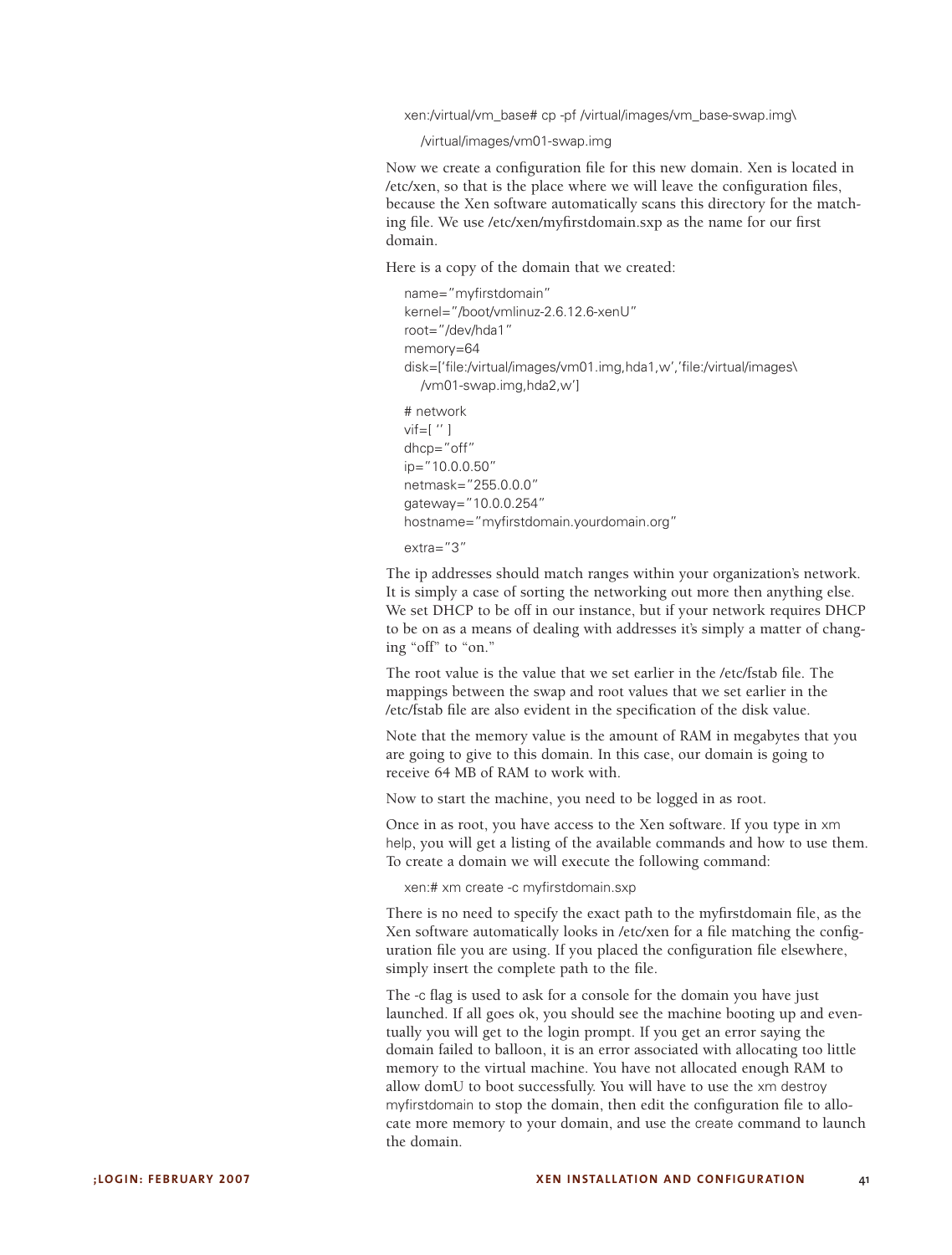Log in with the default username and password that you specified in the configuration of the base system. It is a good idea now to change the default password. This is a major security issue, as each domain is created from the same base system and thus has the same username and passwords!

With your domain you should be able to ping the master Xen server, other xen domains floated, and other hosts on the same network as yours. It should also be possible to ssh into the domain.

When you are finished with your domain and wish to exit it, you can do a shutdown as normal, which will send you back to the original Xen domain from where you came, or if you wish to leave it running and wish to return to Xen, simply hold down CTRL + ]. This will take you back to Xen. If you run xm list you should see your domains that are successfully floated, including information such as how much memory they are allocated and their domain name. To get a console to one of them simply run xm console myfirstdomain where myfirstdomain is the name of the domain we specified within the configuration file and is the name that appears in the list of domains we see when xm list is run.

If you wish to create more domains it is simply a matter of copying the base image:

xen:# cp -pf /virtual/images/vm\_base.img /virtual/images/vm0X.img xen:# cp -pf /virtual/images/vm\_base-swap.img /virtual/images\ /vm0X-swap.img

The vm0X just needs to be changed to a new unique number or name.

A corresponding config file needs to be created in /etc/xen, which references the newly created image file in its disk= parameter.

If you wish to have your domains started automatically at startup, a link must be created in the auto folder that Xen scans as the system boots. This can be achieved by doing this:

xen:# ln -s /etc/xen/myfirstdomain.sxp /etc/xen/auto

Restart the machine and see if the domains come up successfully.

#### **Extra Configuration**

The final configuration that must be done in order to create more than three domains may need to be performed now.

Each virtual image and its swap area run on a loop each. The default number of loops is 7. If you attempt to float a fourth or fifth domain you will get this error:

"Error: Device 769 (vbd) could not be connected. Backend device not found."

This means that we can only create at most three domains with this setup (as each requires two loops to run). So we need to do some editing to vital files. Again, ensure a backup has been made in case things go wrong.

We need to edit the modules configuration file /etc/modules.conf and add these options anywhere in the file:

options loop max\_loop=64 rmmod loop modprobe loop

Once done, if you are running devfs, the new loops should have been automatically created.